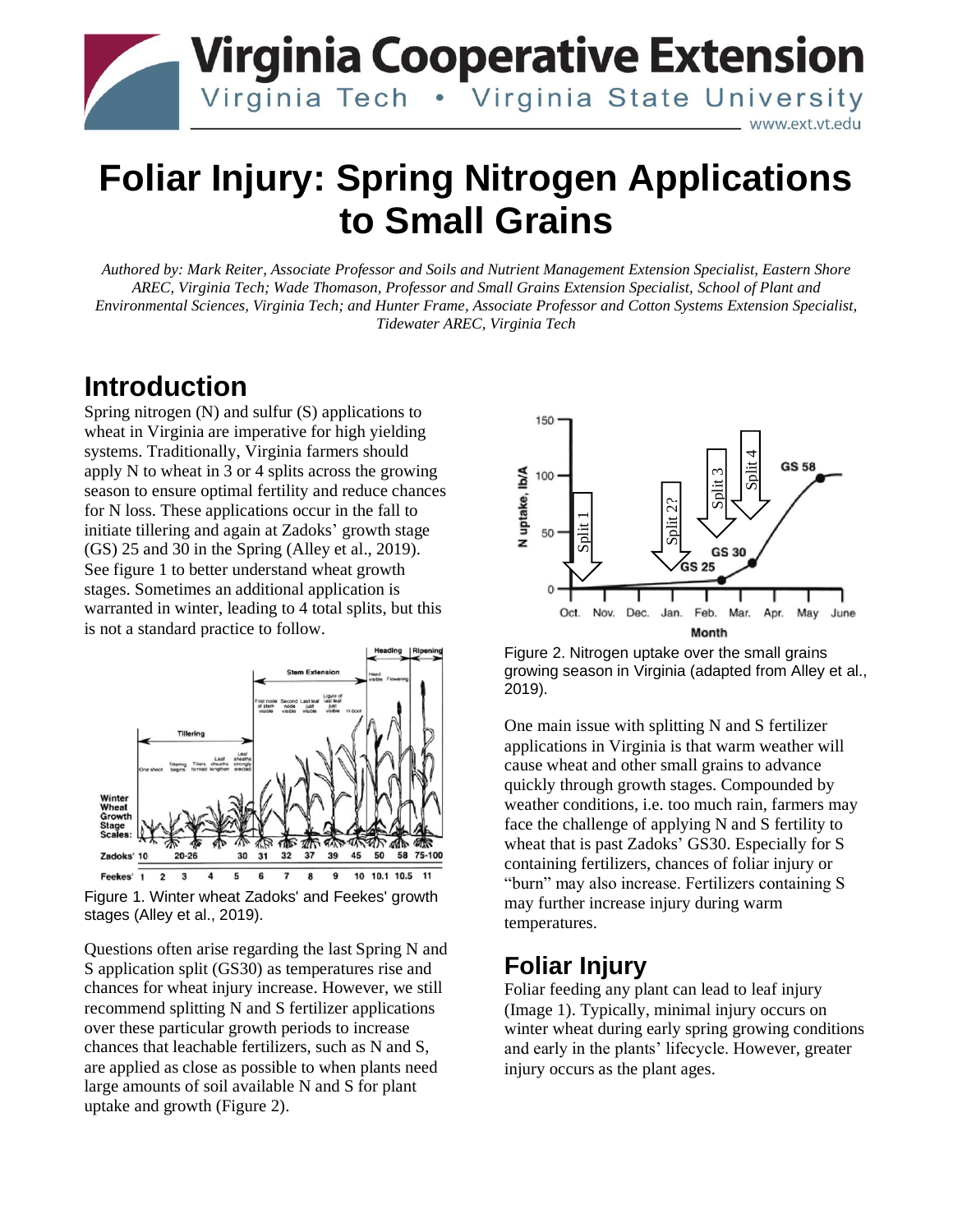

Image 1. Wheat injury from foliar N applications in research plots in Virginia.

For instance, work completed on the Eastern Shore of Virginia found that with 30 lbs. N/acre, wheat injury increased by 5.1% when fertilized at GS32 instead of GS30 when using urea-ammonium nitrate solution that contained 30% N (UAN; Figure 3). Overall, 10.8% foliar injury was seen when wheat was fertilized at GS37. Similar results were seen when 60 lbs. N/acre were used on the second Spring N fertilizer split, although overall leaf injury was about 5% higher than the 30 lbs. N/acre rate at each GS (figure 4). Although we would expect to see more injury from adding S into the fertilizer mix (UAN-S using 20-0-0-4S), injury was about the same as the no-S fertilizer in this particular study.





### **Wheat Yield**

Does wheat injury from Spring N and S fertilizations matter? Yes and no. At GS30 and GS32, you may see visual injury to wheat, but yield was largely not impacted (Table 1). In work done on the Eastern Shore, applying 60 lbs. N/acre using either dry granular ammonium sulfate (AS), UAN, or UAN-S yielded the same, even though UAN and UAN-S had visual foliar injury and AS did not. However, this is not true once we delay fertilizer treatments into flag leaf development, GS37. As we would expect, foliar injury during this late growth stage did reduce yields at both 30 and 60 lbs. N/acre rates. Therefore, as we always recommend, protect the flag leaf and try to avoid plant injury at this point in development. However, in all cases, a nice yield response to N fertilizer as compared to the no-fertilizer control, was demonstrated regardless of GS or plant injury (Table 1).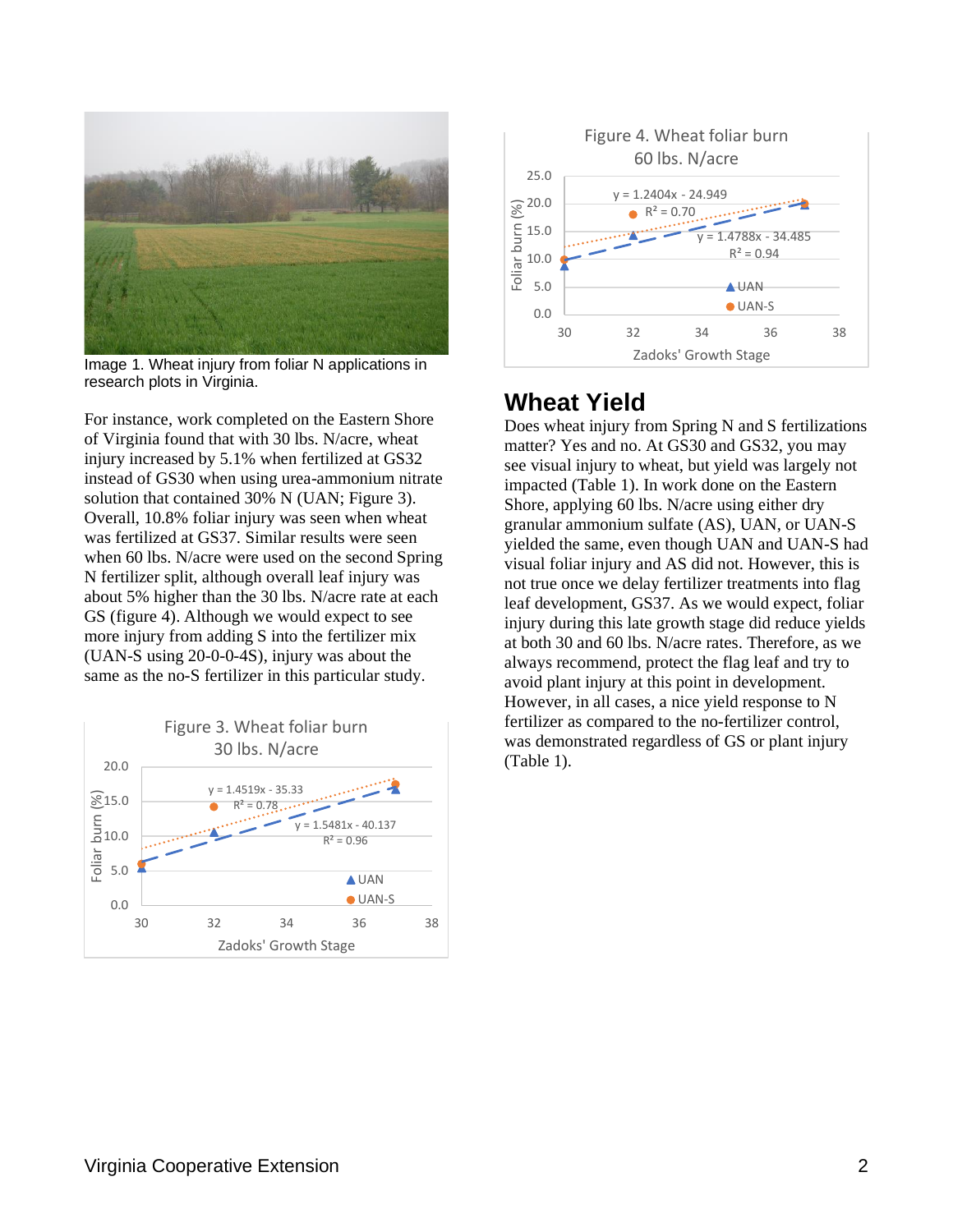| <b>Fertilizer</b><br>Regime<br>(Ibs. N/acre) | <b>GS30</b><br>(bu/acre) | <b>GS32</b><br>(bu/acre) | <b>GS37</b><br>(bu/acre) |
|----------------------------------------------|--------------------------|--------------------------|--------------------------|
| No-fertilizer                                | 55.0                     | 56.5                     | 58.0                     |
| AS-30                                        | 75.1                     | 74.3                     | 68.4                     |
| <b>UAN-30</b>                                | 72.8                     | 76.5                     | 60.9                     |
| <b>UAN-S-30</b>                              | 73.6                     | 78.0                     | 62.4                     |
| AS-60                                        | 78.0                     | 80.3                     | 81.7                     |
| <b>UAN-60</b>                                | 78.8                     | 80.3                     | 72.8                     |
| <b>UAN-S-60</b>                              | 77.3                     | 78.0                     | 74.3                     |
| Standard<br>Error                            | 5.2                      | 5.9                      | 3.0                      |

# **Conclusions**

Overall, we may see plant injury if Spring fertilizer is applied past Zadoks' GS 30. Here are a few points to remember:

- 1. You will likely see a N response if you apply fertilizer as late as GS37. If N is deficient, Virginia data has shown yield responses as late as GS40. Note that N rates should decrease as GS advances. No more than 60 lbs. N/acre and go down from there as GS goes up. See figure 2 for potential N uptake remaining for the season.
- 2. Protect the flag leaf! The closer you get to GS37, the more chance of injury and hurting yields.
- 3. Dry fertilizer sources will have little, if any, foliar injury. However, uniformity issues may be seen from using dry spreader trucks versus boom spray applications in small grains. Make sure you use high quality product, with consistent granule sizes, along with a spreader truck that is calibrated with

your specific dry product to aid in application uniformity.

- 4. We will likely see S yield responses in Virginia to wheat yield, dependent on cropping system and fertilizer history.
- 5. You can try to mitigate damage by applying fertilizer during cooler temperatures and before rain events, if possible. Rain events within 12 hours of application will dramatically reduce foliar injury.
- 6. Mixing UAN and UAN-S with water will dilute salts in solution and reduce foliar injury. Experience dictates that a 1:1 mixture of UAN:Water works well.
- 7. Using stream bars and stream jet nozzles will reduce leaf area that receives foliar injury. However, note that the area receiving the injury will be smaller, but more severe. In Virginia research, we did not see yield losses by applying N to wheat via streams vs. broadcast applications at GS25 and GS30.
- 8. Urea has much lower salt concentrations then UAN, so solutions of high-quality urea dissolved in water can be sprayed with less chance for injury. It should be noted that fertilizer grade urea often contains a coating and other impurities that require filtering before spray applications. Impurities and dissolved coatings will clog sprayer screens.
- 9. Currently, we have no research within VCE that demonstrates efficacy of any product additives that can reduce foliar injury to wheat. To date, no testing has been completed in this arena by VCE.

### **References**

Phillips, S.B. and G.L. Mullins. 2004. "Foliar Burn and Wheat Grain Yield Responses Following Topdress-Applied Nitrogen and Sulfur Fertilizers." *Journal of Plant Nutrition* 27: 921- 930.